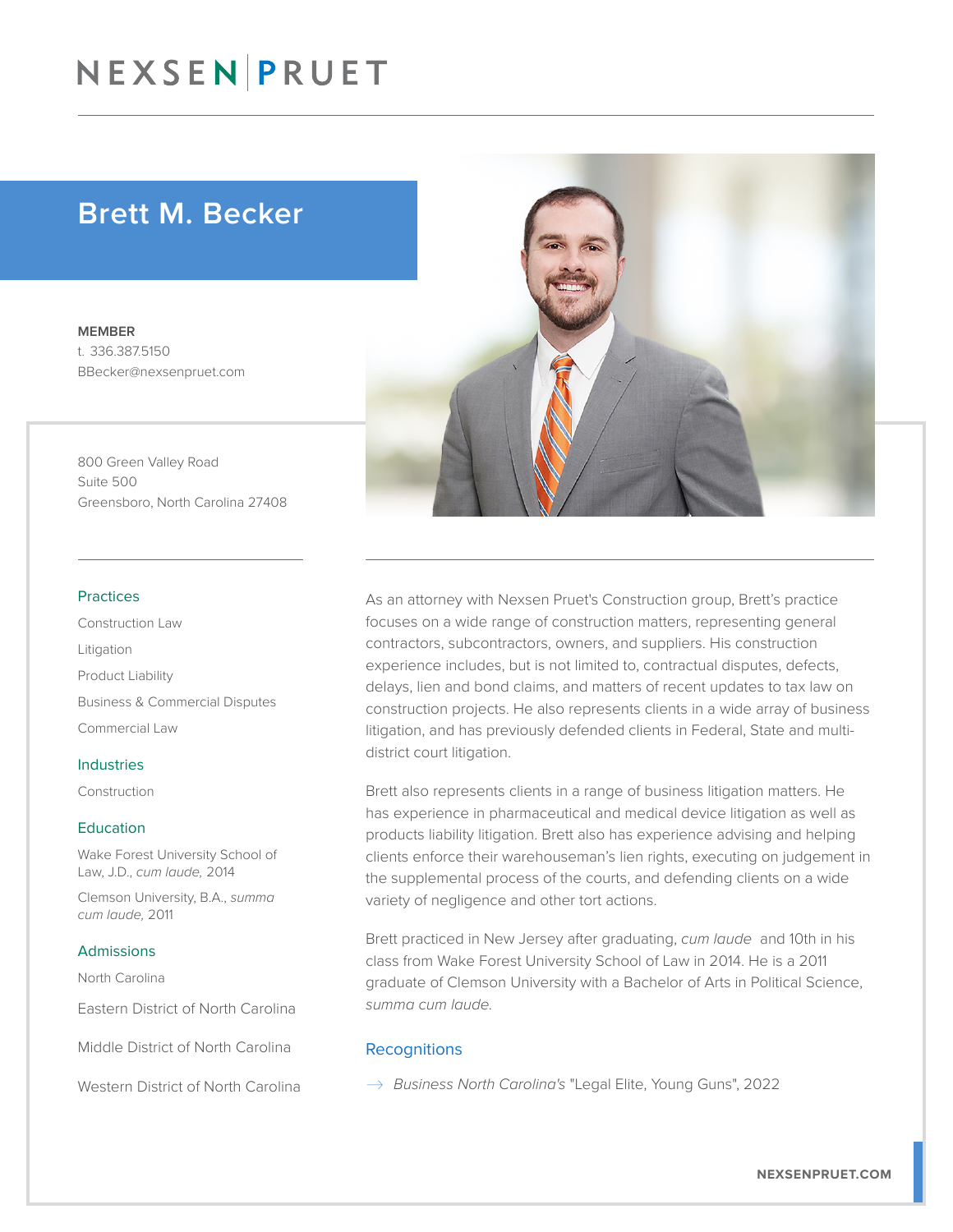# NEXSENPRUET

New Jersey

District of New Jersey

- � Listed in *Best Lawyers*, "Ones to Watch" for Construction Law in 2022
- $\rightarrow$  Recognized by Chambers USA, Construction, North Carolina 2021, 2022
- $\rightarrow$  Order of the Coif
- $\rightarrow$  Wake Forest Law Review
- $\rightarrow$  Champion 2014 Wake Forest Trial Bar Zeliff Trial Competition
- $\rightarrow$  Spring 2013 North Carolina Advocates for Justice Award Recipient
- $\rightarrow$  CALI Awards: Torts, Remedies, Trial Practice, Construction Law, Funeral and Cemetery Law
- $\rightarrow$  Fall 2011 Trial Bar Competition Honorable Mention

### Community & Professional

Guilford County Bar Association

F3 - Greensboro

Clemson Triad Alumni Board, Secretary

- $\rightarrow$  New North Carolina Sales Tax Provisions for Contracts Related to Real Property, February 21, 2017
- $\rightarrow$  Brett Becker, "Danger Doesn't End at the Grave," in CEMETERY LAW: THE COMMON LAW OF BURYING GROUNDS IN THE UNITED STATES 302 (2015).
- $\rightarrow$  Brett M. Becker & John R. Sechrist II, Empirical Study, "Claims of Unconscionability: An Empirical Study of the Prevailing Analysis in North Carolina", 49 WAKE FOREST L. REV. 663, (Summer 2014)

### News

08.24.2021 | News from Nexsen Pruet 5 Nexsen Pruet Attorneys Named to 2022 Best Lawyers in America List ® "Ones to Watch"

### **Insights**

02.01.2022 | Article Statutory Update – New Protections Against Broad Waivers of Lien Rights as a Condition Precedent to Receiving Progress Payments